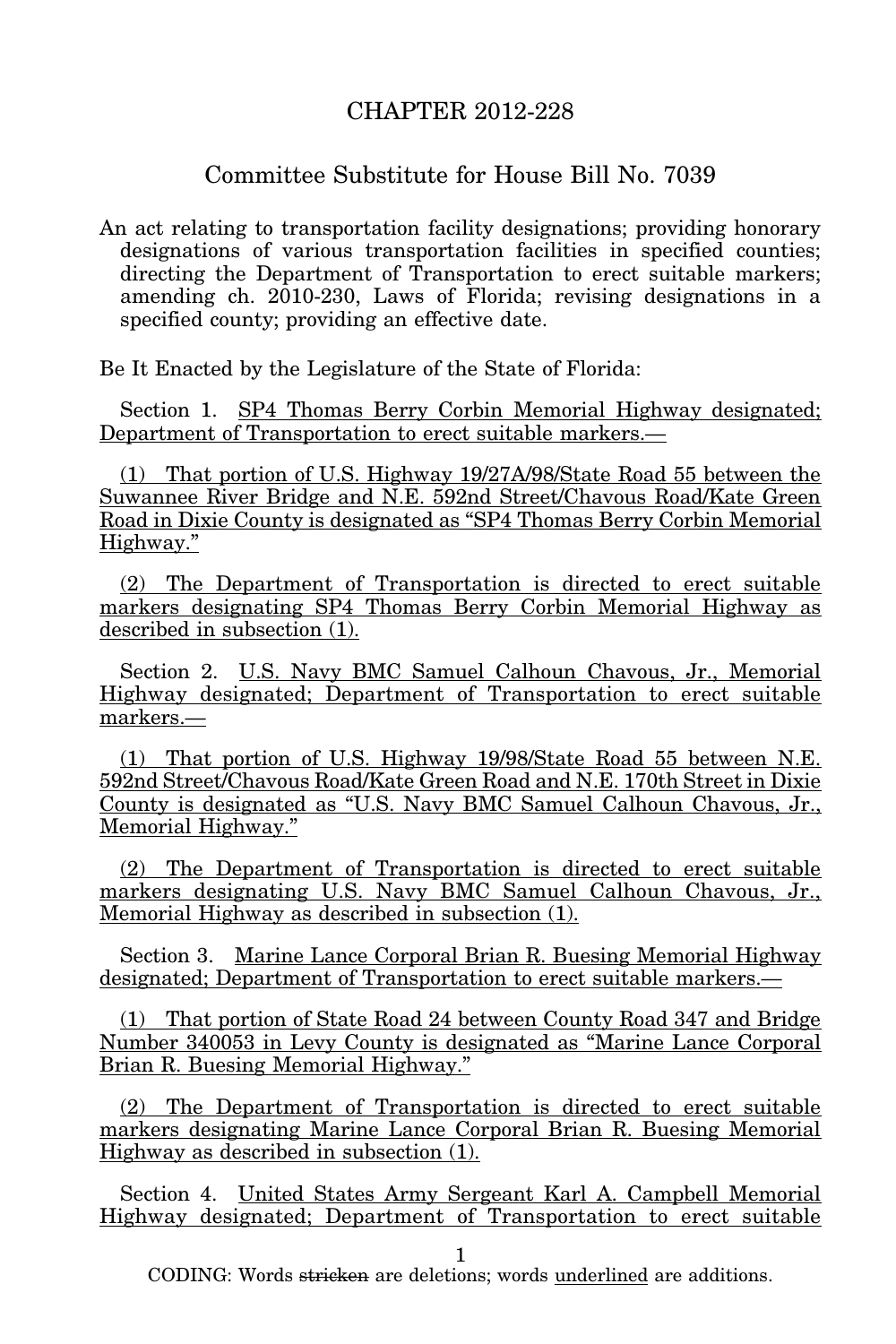markers.—

(1) That portion of U.S. Highway 19/98/State Road 55/South Main Street between N.W. 1st Avenue and S.E. 2nd Avenue in Levy County is designated as "United States Army Sergeant Karl A. Campbell Memorial Highway."

(2) The Department of Transportation is directed to erect suitable markers designating United States Army Sergeant Karl A. Campbell Memorial Highway as described in subsection (1).

Section 5. U.S. Army SPC James A. Page Memorial Highway designated; Department of Transportation to erect suitable markers.—

(1) That portion of U.S. Highway 27A/State Road 500/Hathaway Avenue between State Road 24/Thrasher Drive and Town Court in Levy County is designated as "U.S. Army SPC James A. Page Memorial Highway."

(2) The Department of Transportation is directed to erect suitable markers designating U.S. Army SPC James A. Page Memorial Highway as described in subsection (1).

Section 6. Alma Lee Loy Bridge designated; Department of Transportation to erect suitable markers.—

(1) Bridge Number 880077 on State Road 656 between State Road A1A and Indian River Boulevard in the City of Vero Beach in Indian River County is designated as "Alma Lee Loy Bridge."

(2) The Department of Transportation is directed to erect suitable markers designating Alma Lee Loy Bridge as described in subsection (1).

Section 7. Joyce Webb Nobles Bridge designated; Department of Transportation to erect suitable markers.—

(1) The U.S. Highway 90/98, State Road 10A, East Cervantes Street Bridge (Bridge Number 480198) in Escambia County is designated as "Joyce Webb Nobles Bridge."

(2) The Department of Transportation is directed to erect suitable markers designating Joyce Webb Nobles Bridge as described in subsection (1).

Section 8. Corporal Michael Joseph Roberts Memorial Highway designated; Department of Transportation to erect suitable markers.—

(1) That portion of Interstate 275 in Hillsborough County between the Livingston Avenue Bridge and the intersection with Interstate 75 at the Hillsborough-Pasco County line is designated as "Corporal Michael Joseph Roberts Memorial Highway."

2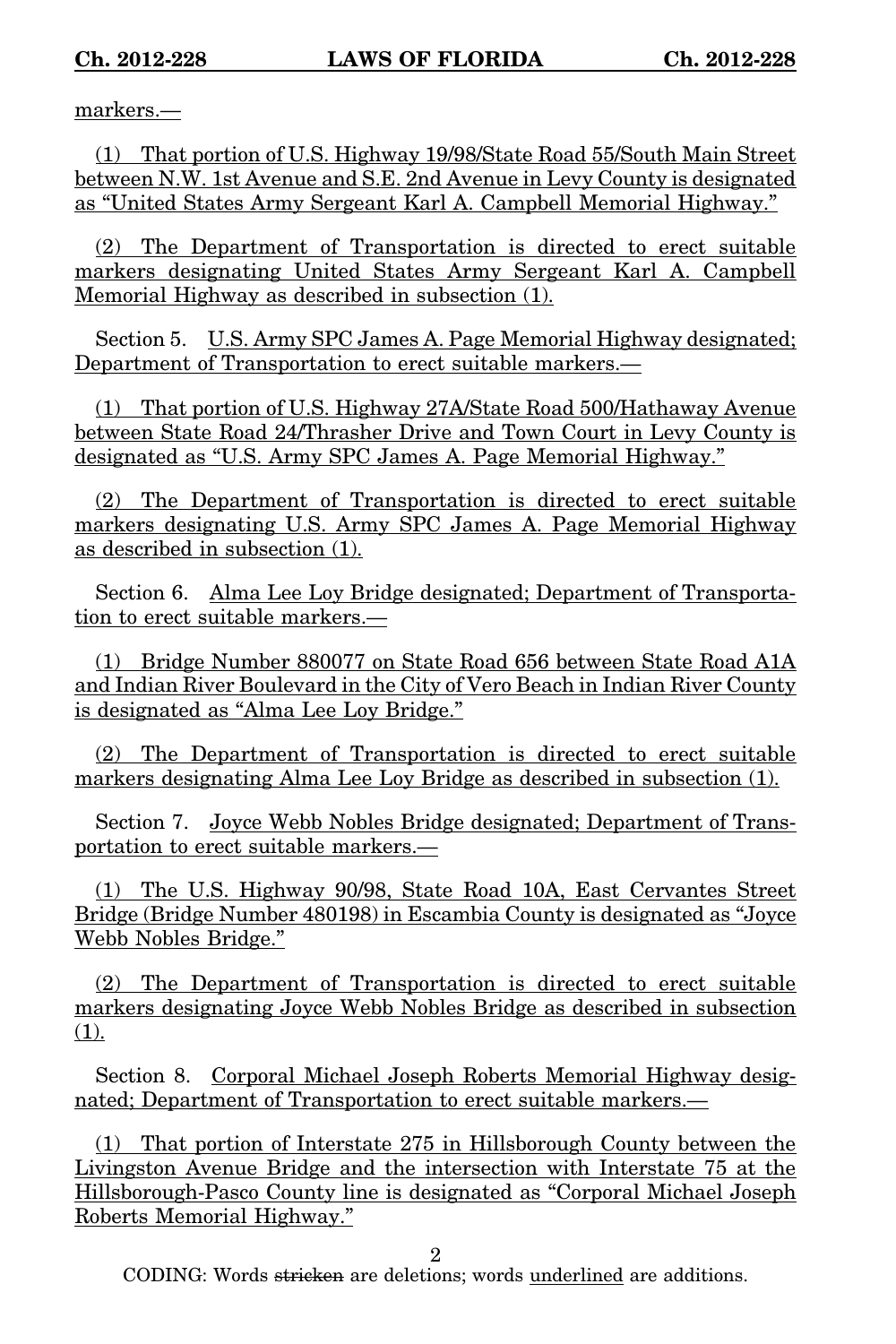(2) The Department of Transportation is directed to erect suitable markers designating Corporal Michael Joseph Roberts Memorial Highway as described in subsection (1).

Section 9. Edna S. Hargrett-Thrower Avenue designated; Department of Transportation to erect suitable markers.—

(1) That portion of Orange Blossom Trail between W. Gore Street and W. Church Street in Orange County is designated as "Edna S. Hargrett-Thrower Avenue."

(2) The Department of Transportation is directed to erect suitable markers designating Edna S. Hargrett-Thrower Avenue as described in subsection (1).

Section 10. USS Stark Memorial Drive designated; Department of Transportation to erect suitable markers.—

(1) That portion of State Road 101/Mayport Road between State Road A1A and Wonderwood Connector in Duval County is designated as "USS Stark Memorial Drive."

(2) The Department of Transportation is directed to erect suitable markers designating USS Stark Memorial Drive as described in subsection (1).

Section 11. Coach Jimmy Carnes Boulevard designated; Department of Transportation to erect suitable markers.—

(1) That portion of S.W. 23rd Street, in front of James G. Pressly Stadium and 4211 S.W. 23rd Street, between S.W. 2nd Avenue and Fraternity Row/ Drive in Alachua County is designated as "Coach Jimmy Carnes Boulevard."

(2) The Department of Transportation is directed to erect suitable markers designating Coach Jimmy Carnes Boulevard as described in subsection (1).

Section 12. Harry T. and Harriette V. Moore Memorial Highway designated; Department of Transportation to erect suitable markers.—

(1) That portion of State Road 46 in Brevard County between U.S. Highway 1 and the Volusia County line is designated as "Harry T. and Harriette V. Moore Memorial Highway."

(2) The Department of Transportation is directed to erect suitable markers designating Harry T. and Harriette V. Moore Memorial Highway as described in subsection (1).

Section 13. Duval County Law Enforcement Memorial Overpass designated; Department of Transportation to erect suitable markers.—

3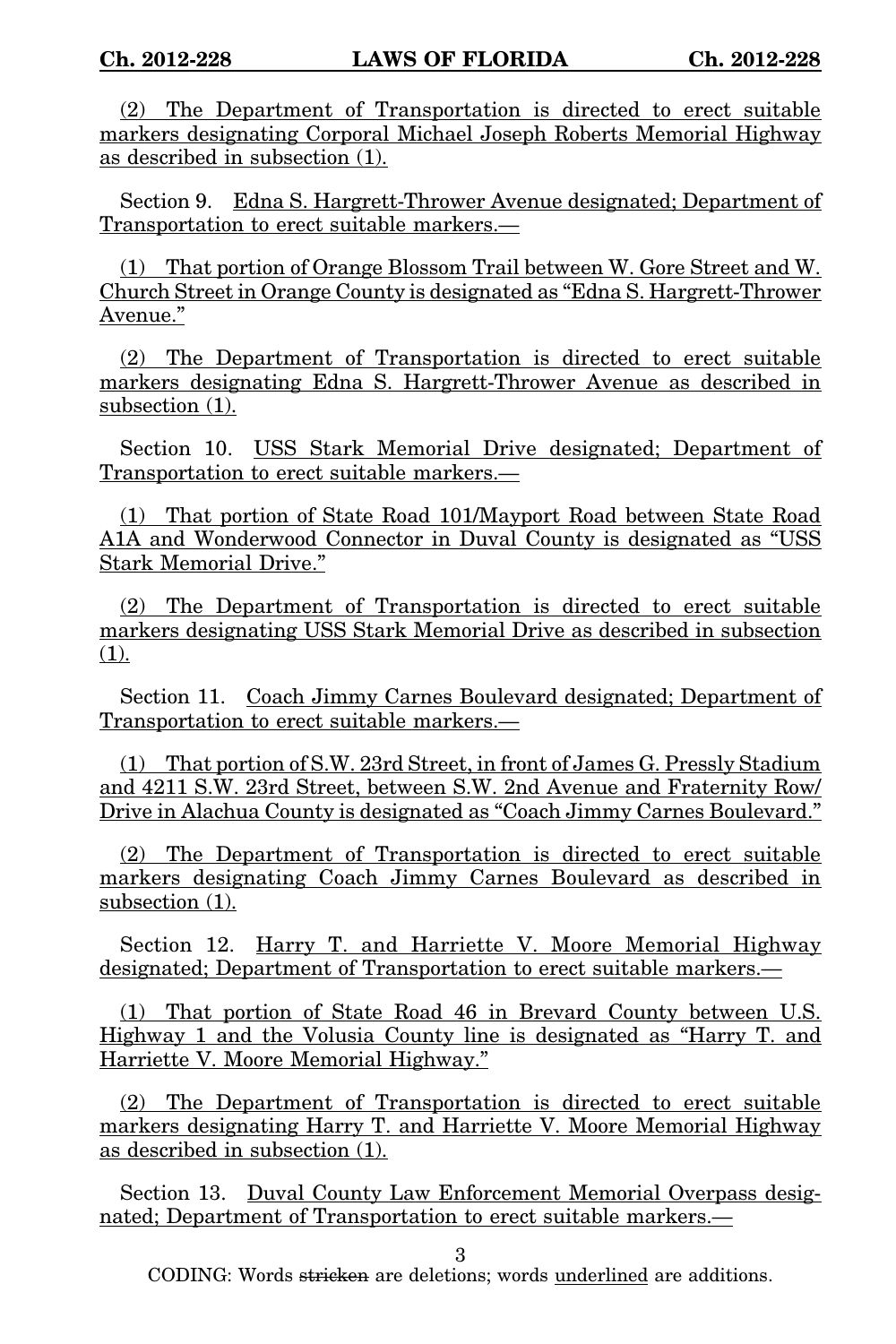(1) The Interstate 295/State Road 9A overpass (Bridge Numbers 720256 and 720347) over Interstate 10/State Road 8 in Duval County is designated as "Duval County Law Enforcement Memorial Overpass."

(2) The Department of Transportation is directed to erect suitable markers designating Duval County Law Enforcement Memorial Overpass as described in subsection (1).

Section 14. Whale Harbor Joe Roth, Jr., Bridge designated; Department of Transportation to erect suitable markers.—

(1) Whale Harbor Bridge (Bridge Number 900076) on U.S. Highway 1/ State Road 5 in Monroe County is designated as "Whale Harbor Joe Roth, Jr., Bridge."

(2) The Department of Transportation is directed to erect suitable markers designating Whale Harbor Joe Roth, Jr., Bridge as described in subsection  $(1)$ .

Section 15. Jim Mandich Memorial Highway designated; Department of Transportation to erect suitable markers.—

(1) That portion of State Road 826/Palmetto Expressway between onramp 87260330 and on-ramp 87260333 in Miami-Dade County is designated as "Jim Mandich Memorial Highway."

(2) The Department of Transportation is directed to erect suitable markers designating Jim Mandich Memorial Highway as described in subsection (1).

Section 16. Florida Highway Patrol Trooper Sgt. Nicholas G. Sottile Memorial designated; Department of Transportation to erect suitable markers.—

(1) Milepost 22.182 on U.S. Highway 27 in Highlands County is designated as "Florida Highway Patrol Trooper Sgt. Nicholas G. Sottile Memorial."

(2) The Department of Transportation is directed to erect suitable markers designating Florida Highway Patrol Trooper Sgt. Nicholas G. Sottile Memorial as described subsection (1).

Section 17. Captain Jim Reynolds, Jr., USAF "Malibu" Road designated; Department of Transportation to erect suitable markers.—

(1) That portion of State Road 44 between U.S. Highway 441 and State Road 44/East Orange Avenue near the City of Eustis in Lake County is designated as "Captain Jim Reynolds, Jr., USAF 'Malibu' Road."

4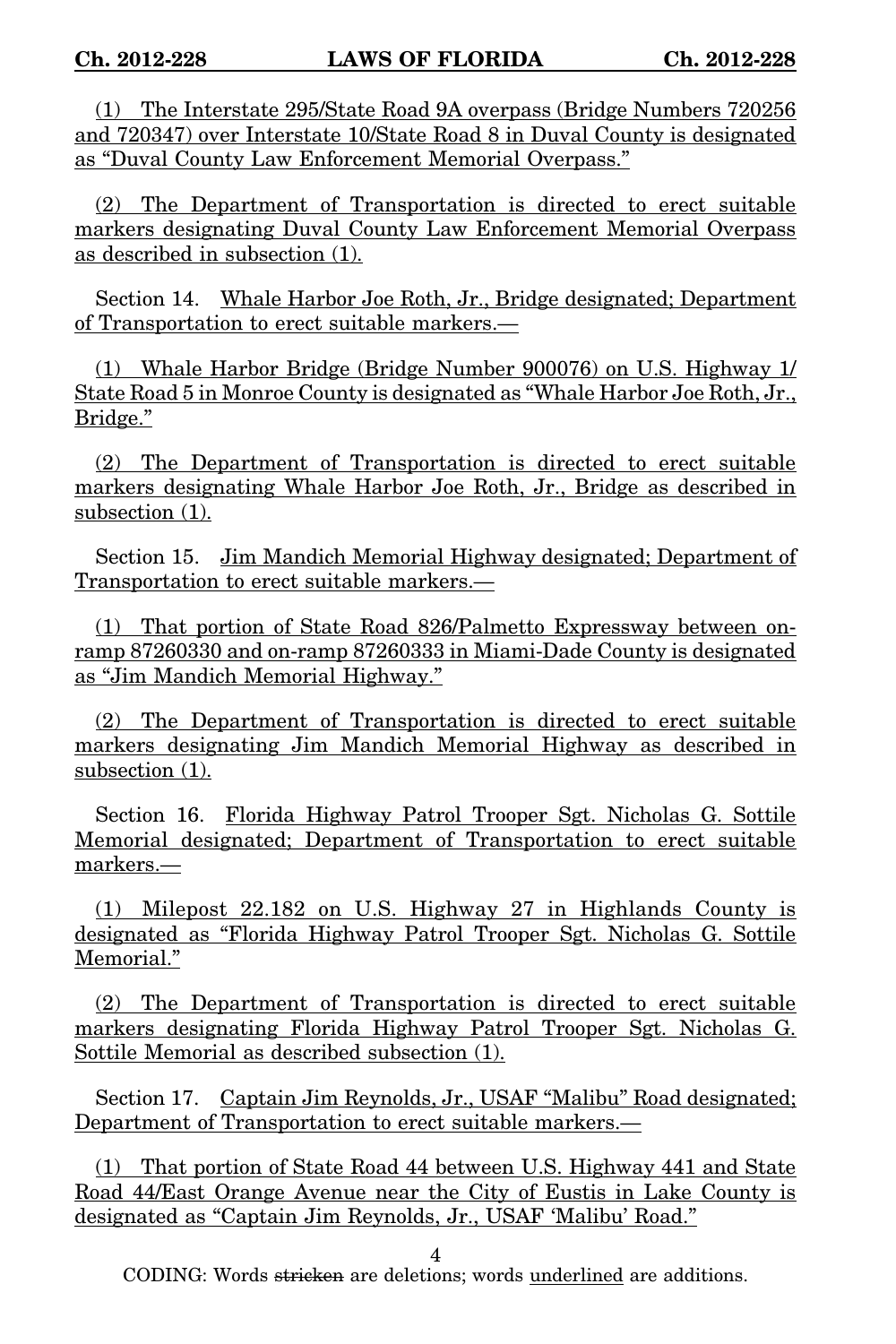(2) The Department of Transportation is directed to erect suitable markers designating Captain Jim Reynolds, Jr., USAF "Malibu" Road as described in subsection (1).

Section 18. Tanya Martin Oubre Pekel Street designated; Department of Transportation to erect suitable markers.—

(1) That portion of State Road 932/N.E. 103rd Street between N.W. 3rd Avenue and N.E. 6th Avenue in Miami-Dade County is designated as "Tanya Martin Oubre Pekel Street."

(2) The Department of Transportation is directed to erect suitable markers designating Tanya Martin Oubre Pekel Street as described in subsection (1).

Section 19. Jacob Fleishman Street designated; Department of Transportation to erect suitable markers.—

(1) That portion of State Road 934/N.W. 79th Street between N.W. 14th Avenue and N.W. 9th Avenue in Miami-Dade County is designated as "Jacob Fleishman Street."

(2) The Department of Transportation is directed to erect suitable markers designating Jacob Fleishman Street as described in subsection (1).

Section 20. Margaret Haines Street designated; Department of Transportation to erect suitable markers.—

(1) That portion of N.W. 59th Street between N.W. 27th Avenue and N.W. 25th Avenue in Miami-Dade County is designated as "Margaret Haines Street."

(2) The Department of Transportation is directed to erect suitable markers designating Margaret Haines Street as described in subsection (1).

Section 21. West Park Boulevard designated; Department of Transportation to erect suitable markers.—

(1) That portion of U.S. Highway 441/State Road 7 between State Road 824/Pembroke Road and State Road 852/N.W. 215th Street/County Line Road in Broward County is designated as "West Park Boulevard."

(2) The Department of Transportation is directed to erect suitable markers designating West Park Boulevard as described in subsection (1).

Section 22. Pembroke Park Boulevard designated; Department of Transportation to erect suitable markers.—

(1) That portion of State Road 858/Hallandale Beach Boulevard between Interstate 95/State Road 9 and S.W. 56th Avenue in Broward County is designated as "Pembroke Park Boulevard."

5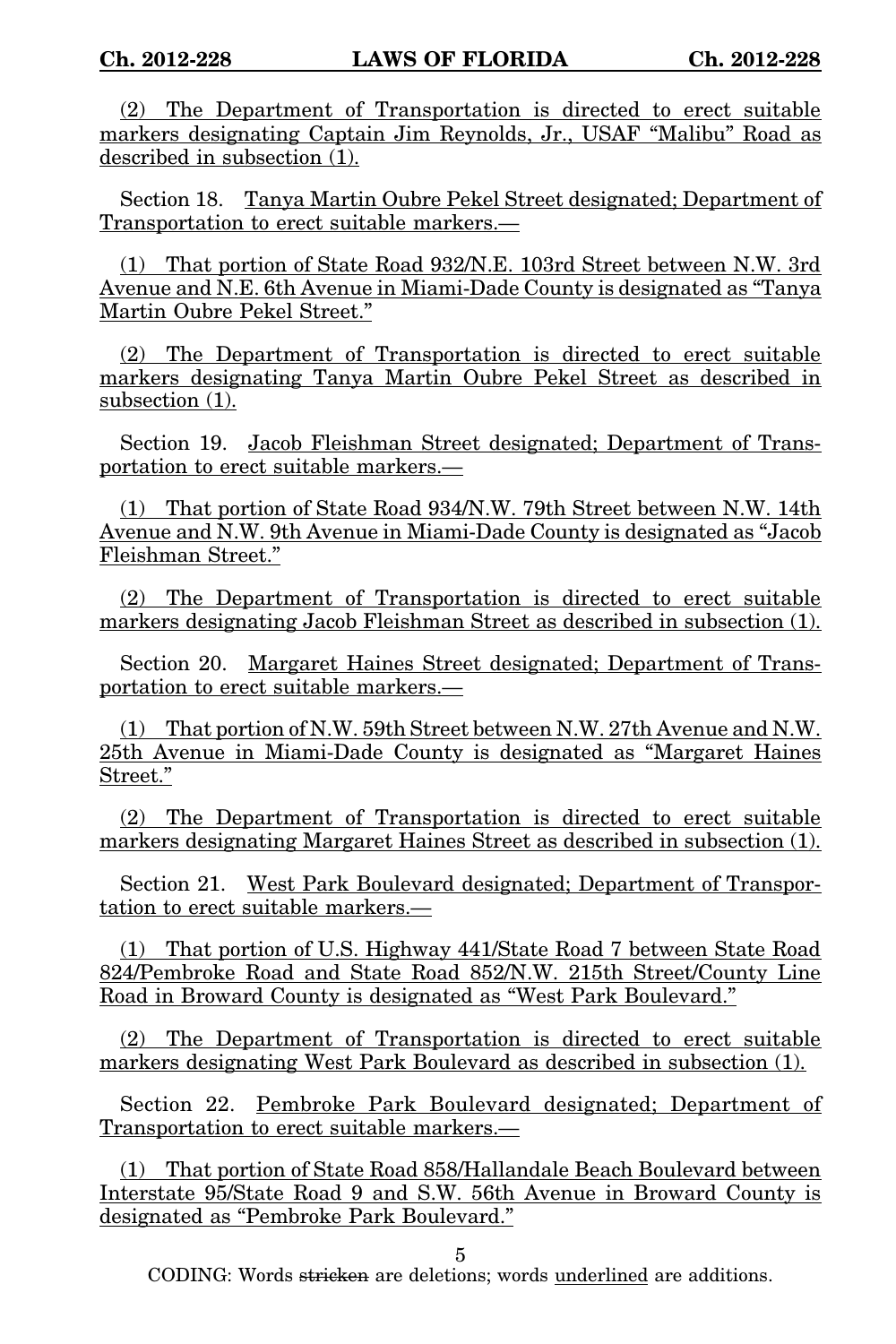(2) The Department of Transportation is directed to erect suitable markers designating Pembroke Park Boulevard as described in subsection (1).

Section 23. Sheriff Stanley H. Cannon Memorial Highway designated; Department of Transportation to erect suitable markers.—

(1) That portion of State Road 51 between Cooks Hammock and the Lafayette-Taylor County line in Lafayette County is designated as "Sheriff Stanley H. Cannon Memorial Highway."

(2) The Department of Transportation is directed to erect suitable markers designating Sheriff Stanley H. Cannon Memorial Highway as described in subsection (1).

Section 24. Veterans Memorial Highway designated; Department of Transportation to erect suitable markers.—

(1) That portion of State Road 19 between U.S. Highway 17/State Road 15 and Carriage Drive in Putnam County is designated as "Veterans Memorial Highway."

(2) The Department of Transportation is directed to erect suitable markers designating Veterans Memorial Highway as described in subsection (1).

Section 25. Santa Fe Military Trail designated; Department of Transportation to erect suitable markers.—

(1) That portion of County Road 18 in Bradford, Union, and Columbia Counties between State Road 100 in Bradford County and State Road 20 in Columbia County is designated as "Santa Fe Military Trail."

(2) The Department of Transportation is directed to erect suitable markers designating Santa Fe Military Trail as described in subsection (1).

Section 26. Florencio "Kiko" Pernas Avenue designated; Department of Transportation to erect suitable markers.—

(1) That portion of State Road 953/LeJeune Road/N.E. 8th Avenue between E. 32nd Street and E. 41st Street in Miami-Dade County is designated as "Florencio 'Kiko' Pernas Avenue."

(2) The Department of Transportation is directed to erect suitable markers designating Florencio "Kiko" Pernas Avenue as described in subsection (1).

Section 27. Dr. Oscar Elias Biscet Boulevard designated; Department of Transportation to erect suitable markers.—

6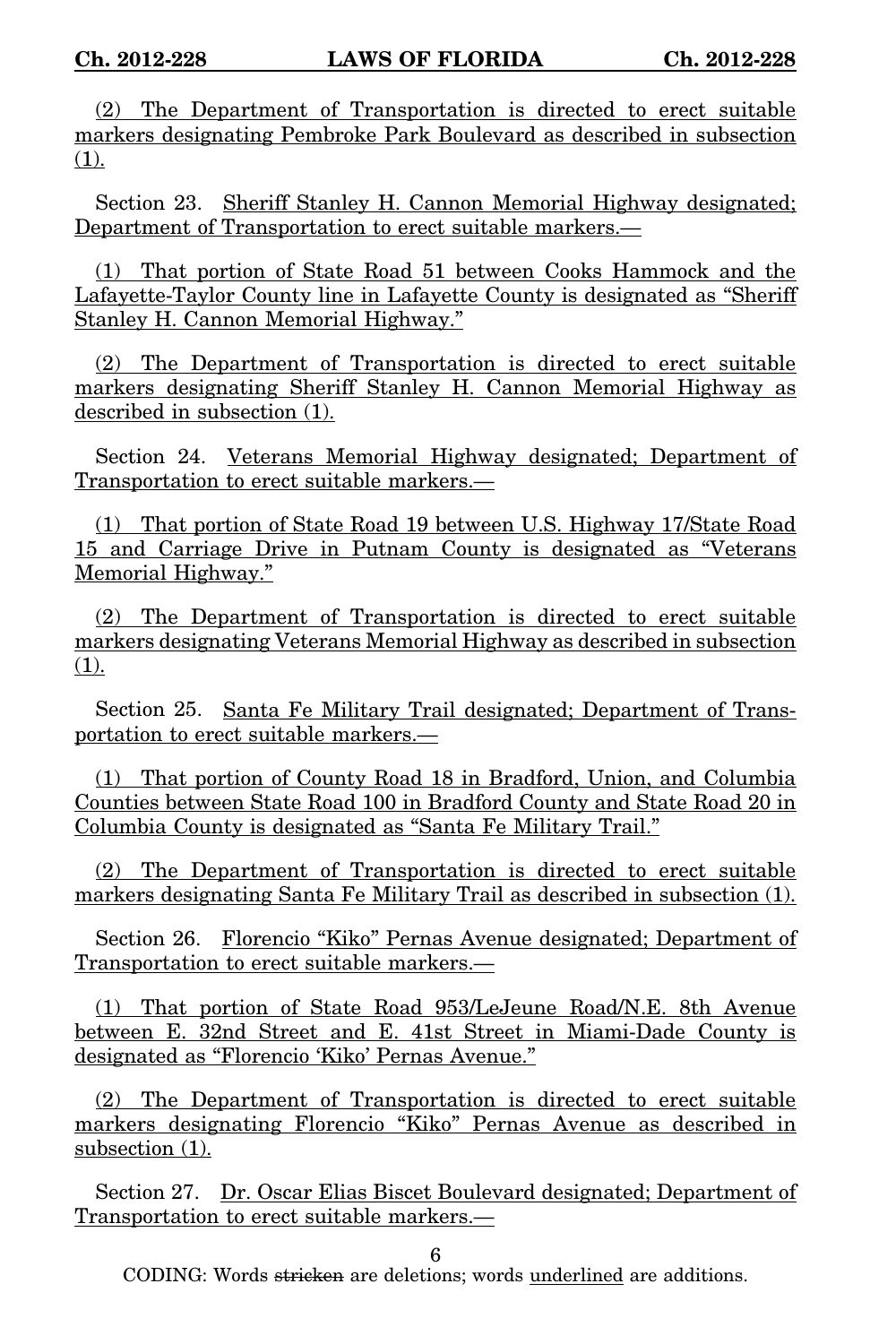(1) That portion of State Road 972/S.W. 22nd Street between S.W. 32nd Avenue and S.W. 37th Avenue/Douglas Road in Miami-Dade County is designated as "Dr. Oscar Elias Biscet Boulevard."

(2) The Department of Transportation is directed to erect suitable markers designating Dr. Oscar Elias Biscet Boulevard as described in subsection (1).

Section 28. Ivey Edward Cannon Memorial Bridge designated; Department of Transportation to erect suitable markers.—

(1) Bridge Numbers 100646 and 100647 on Paul S. Buchman Highway/ State Road 39 between County Line Road and Half Mile Road in Hillsborough County are designated "Ivey Edward Cannon Memorial Bridge."

(2) The Department of Transportation is directed to erect suitable markers designating Ivey Edward Cannon Memorial Bridge as described in subsection (1).

Section 29. Samuel B. Love Memorial Highway designated; Department of Transportation to erect suitable markers.—

(1) That portion of Sunset Harbor Road between S.E. 105th Avenue and S.E. 115th Avenue in Marion County is designated as "Samuel B. Love Memorial Highway."

(2) The Department of Transportation is directed to erect suitable markers designating Samuel B. Love Memorial Highway as described in subsection (1).

Section 30. Ben G. Watts Highway designated; Department of Transportation to erect suitable markers.—

(1) That portion of U.S. Highway 90/State Road 10 between the Holmes County line and the Jackson County line in Washington County is designated as "Ben G. Watts Highway."

(2) The Department of Transportation is directed to erect suitable markers designating Ben G. Watts Highway as described in subsection (1).

Section 31. Purple Heart Memorial Highway designated; Department of Transportation to erect suitable markers.—

(1) That portion of State Road 20/John Sims Parkway (57-040-000) between State Road 85 and the Walton County line in Okaloosa County is designated as "Purple Heart Memorial Highway."

(2) The Department of Transportation is directed to erect suitable markers designating "Purple Heart Memorial Highway" as described in subsection (1).

7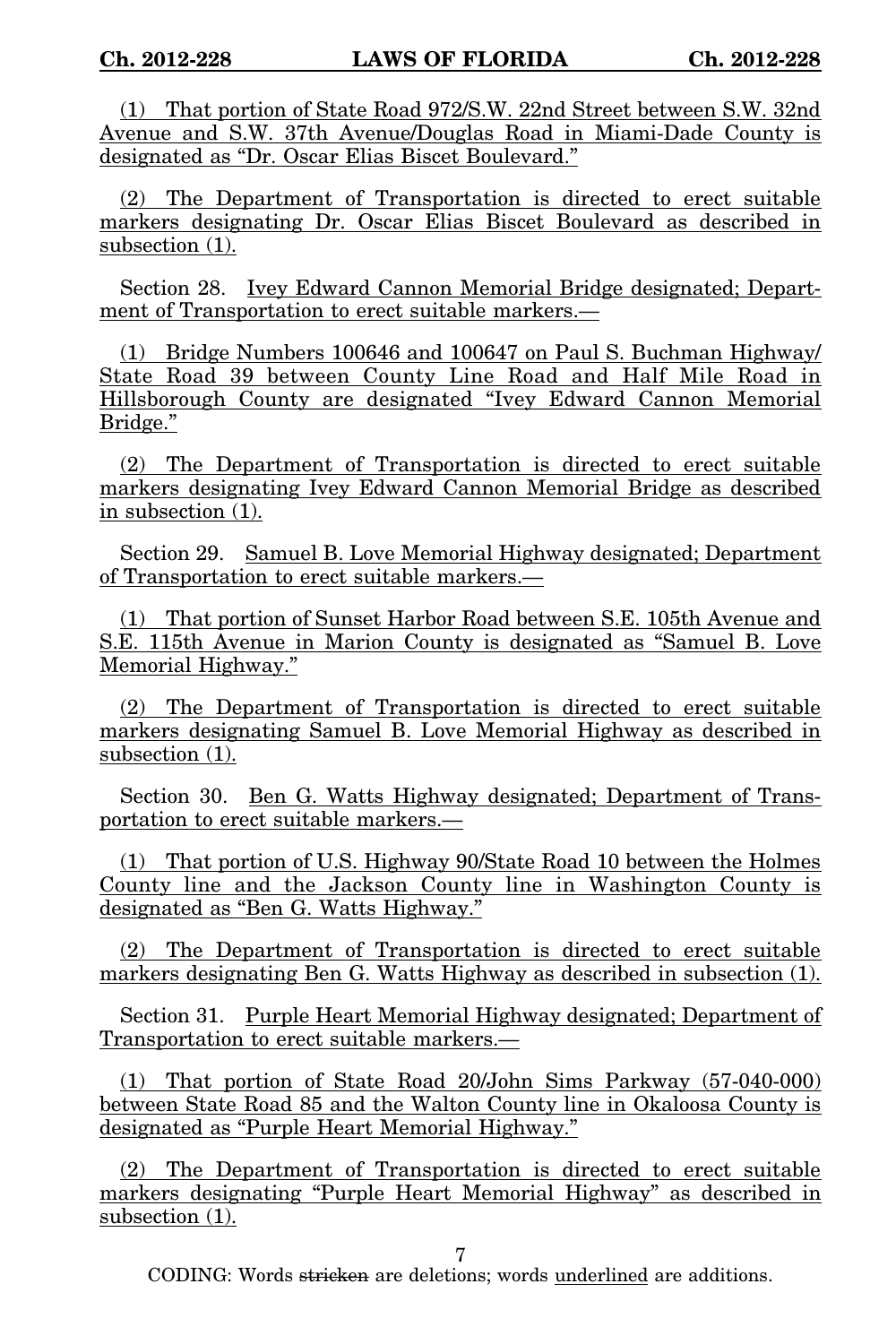Section 32. BRIGADA 2506 STREET, Carlos Rodriguez Santana designated; Department of Transportation to erect suitable markers.—

(1) That portion of U.S. Highway 41/State Road 90/S.W. 8th Street/ Tamiami Trail between S.W. 10th Avenue and State Road 933/S.W. 12th Avenue in Miami-Dade County is designated as "BRIGADA 2506 STREET, Carlos Rodriguez Santana."

(2) The Department of Transportation is directed to erect suitable markers designating BRIGADA 2506 STREET, Carlos Rodriguez Santana as described in subsection (1).

Section 33. <u>Brett Fulton and Josh Burch Memorial Highway designated</u>; Department of Transportation to erect suitable markers.—

(1) That portion of U.S. Highway 41/State Road 6/State Road 25 between the Madison County line and County Road 51 in Hamilton County is designated as "Brett Fulton and Josh Burch Memorial Highway."

(2) The Department of Transportation is directed to erect suitable markers designating Brett Fulton and Josh Burch Memorial Highway as described in subsection (1).

Section 34. Deputy John C. Mecklenburg Memorial Highway designated; Department of Transportation to erect suitable markers.—

(1) That portion of U.S. Highway 41/State Road 45 between State Road 50 in Hernando County and State Road 52 in Pasco County is designated as "Deputy John C. Mecklenburg Memorial Highway."

(2) The Department of Transportation is directed to erect suitable markers designating Deputy John C. Mecklenburg Memorial Highway as described in subsection (1).

Section 35. Hugh Anderson Boulevard designated; Department of Transportation to erect suitable markers.—

(1) That portion of Biscayne Boulevard from N.E. 88th Street to N.E. 105th Street in Miami Shores Village in Miami-Dade County is designated as "Hugh Anderson Boulevard."

(2) The Department of Transportation is directed to erect suitable markers designating Hugh Anderson Boulevard as described in subsection (1).

Section 36. P.E. "Gene" Carpenter Memorial Highway designated; Department of Transportation to erect suitable markers.—

(1) That portion of State Road 679/Pinellas Bayway South from north of the Pedestrian Crossing to State Road 682/Pinellas Bayway South in Pinellas County is designated as "P.E. 'Gene' Carpenter Memorial Highway."

8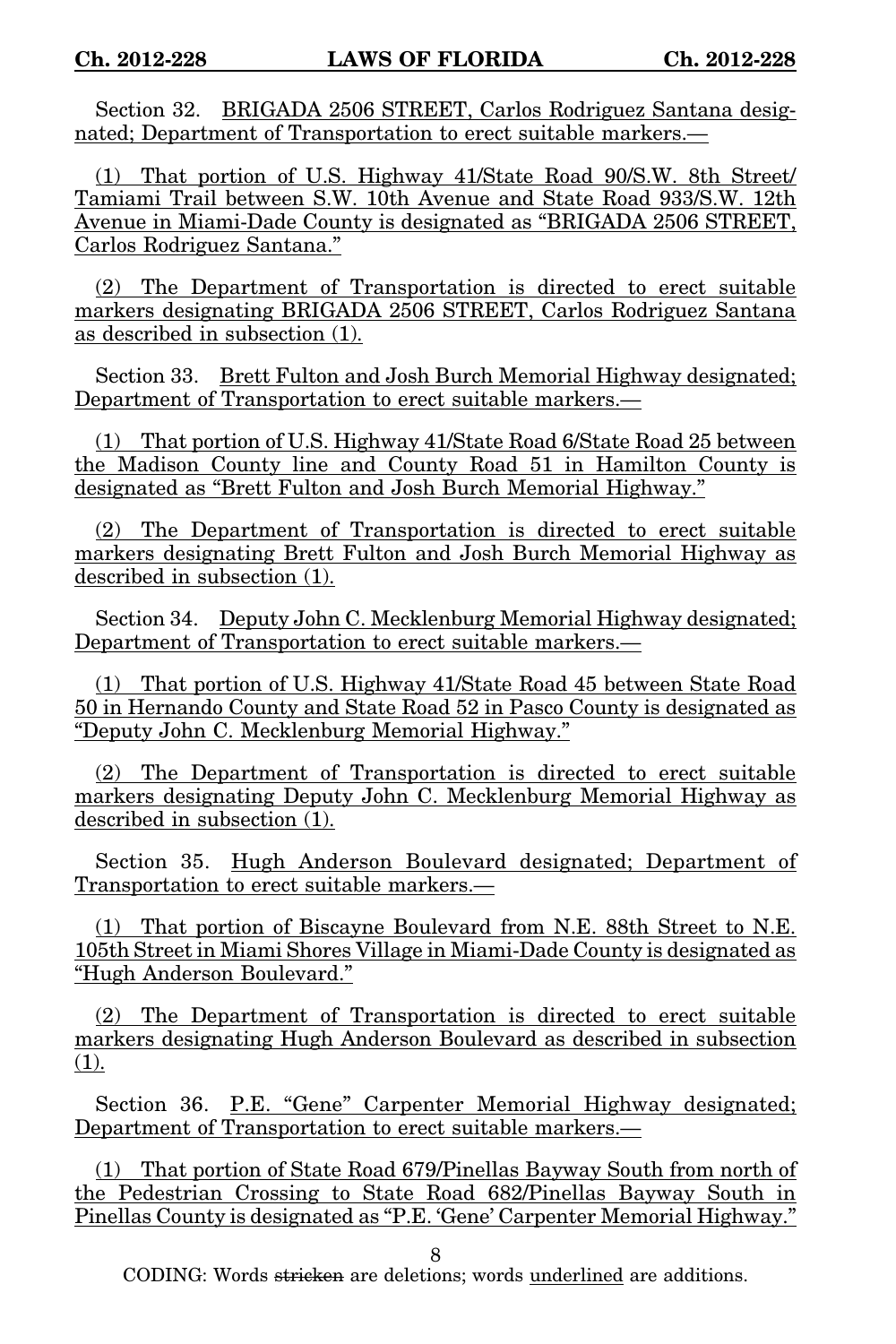(2) The Department of Transportation is directed to erect suitable markers designating the P.E. "Gene" Carpenter Memorial Highway as described in subsection (1).

Section 37. Verna Bell Way designated; Department of Transportation to erect suitable markers.—

(1) That portion of State Road 200 between Lime Street and Beech Street in the City of Fernandina Beach in Nassau County is designated as "Verna Bell Way."

(2) The Department of Transportation is directed to erect suitable markers designating Verna Bell Way as described in subsection (1).

Section 38. Deputy Hal P. Croft and Deputy Ronald Jackson Highway designated; Department of Transportation to erect suitable markers.—

(1) That portion of State Road 100 East between the Bradford County line and the Columbia County line in Union County is designated as "Deputy Hal P. Croft and Deputy Ronald Jackson Highway."

(2) The Department of Transportation is directed to erect suitable markers designating Deputy Hal P. Croft and Deputy Ronald Jackson Highway as described in subsection (1).

Section 39. Veterans' Parkway designated; Department of Transportation to erect suitable markers.—

(1) That portion of State Road 22 between U.S. Highway 98 in the City of Springfield in Bay County and State Road 71 in the City of Wewahitchka in Gulf County is designated as "Veterans' Parkway."

(2) The Department of Transportation is directed to erect suitable markers designating Veterans' Parkway as described in subsection (1).

Section 40. Elvin Martinez Road designated; Department of Transportation to erect suitable markers.—

(1) That portion of Tampa Bay Boulevard between Armenia Avenue and Himes Avenue in Hillsborough County is designated as "Elvin Martinez Road."

(2) The Department of Transportation is directed to erect suitable markers designating Elvin Martinez Road as described in subsection (1).

Section 41. Miami Medical Team Way designated; Department of Transportation to erect suitable markers.—

(1) That portion of State Road 972/S.W. 22nd Street between S.W. 24th Avenue and State Road 9/S.W. 27th Avenue in Miami-Dade County is designated as "Miami Medical Team Way."

9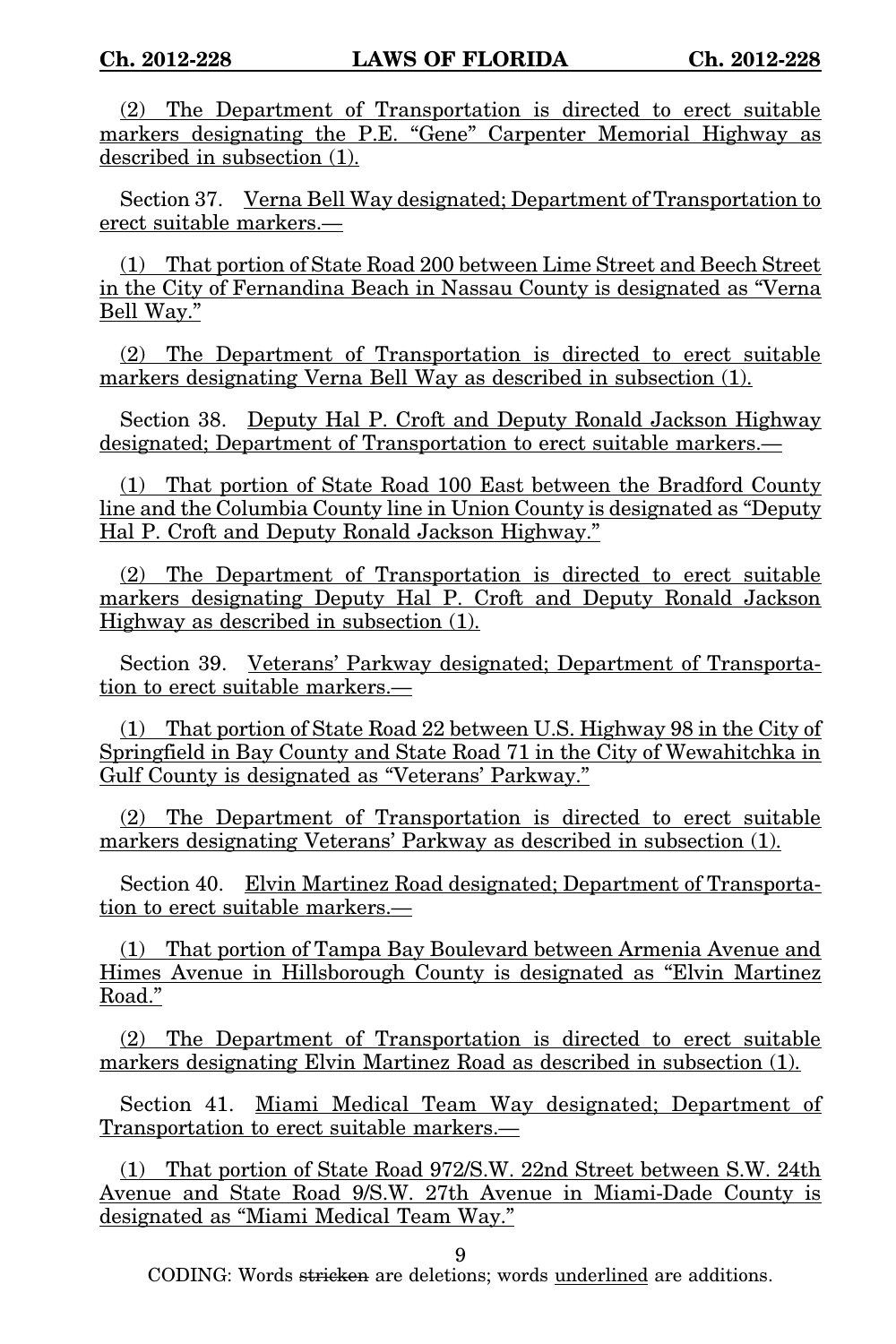(2) The Department of Transportation is directed to erect suitable markers designating Miami Medical Team Way as described in subsection (1).

Section 42. Benjamin Leon, Jr., Way designated; Department of Transportation to erect suitable markers.—

(1) That portion of State Road 9/27th Avenue between U.S. 1/State Road 5/South Dixie Highway and U.S. 441/State Road 7 in Miami-Dade County is designated as "Benjamin Leon, Jr., Way."

(2) The Department of Transportation is directed to erect suitable markers designating Benjamin Leon, Jr., Way as described in subsection (1).

Section 43. Reverend Max Salvador Avenue designated; Department of Transportation to erect suitable markers.—

(1) That portion of State Road 9/S.W. 27th Avenue between U.S. Highway 41/State Road 90/S.W. 8th Street/Tamiami Trail and S.W. 13th Street in Miami-Dade County is designated as "Reverend Max Salvador Avenue."

(2) The Department of Transportation is directed to erect suitable markers designating Reverend Max Salvador Avenue as described in subsection (1).

Section 44. Aleida Leal Way designated; Department of Transportation to erect suitable markers.—

(1) That portion of State Road 968/West Flagler Street between S.W. 39th Avenue and N.W. 37th Avenue in Miami-Dade County is designated as "Aleida Leal Way."

(2) The Department of Transportation is directed to erect suitable markers designating Aleida Leal Way as described in subsection (1).

Section 45. Mrs. Ann Carlton Bridge designated; Department of Transportation to erect suitable markers.—

(1) Bridge Number 870002 on U.S. Highway 1/State Road 5/Biscayne Boulevard between N.E. 77th Street and N.E. 78th Street crossing Little River Canal in Miami-Dade County is designated as "Mrs. Ann Carlton Bridge."

(2) The Department of Transportation is directed to erect suitable markers designating Mrs. Ann Carlton Bridge as described in subsection (1).

Section 46. Amadeo Lopez-Castro, Jr., Road designated; Department of Transportation to erect suitable markers.—

10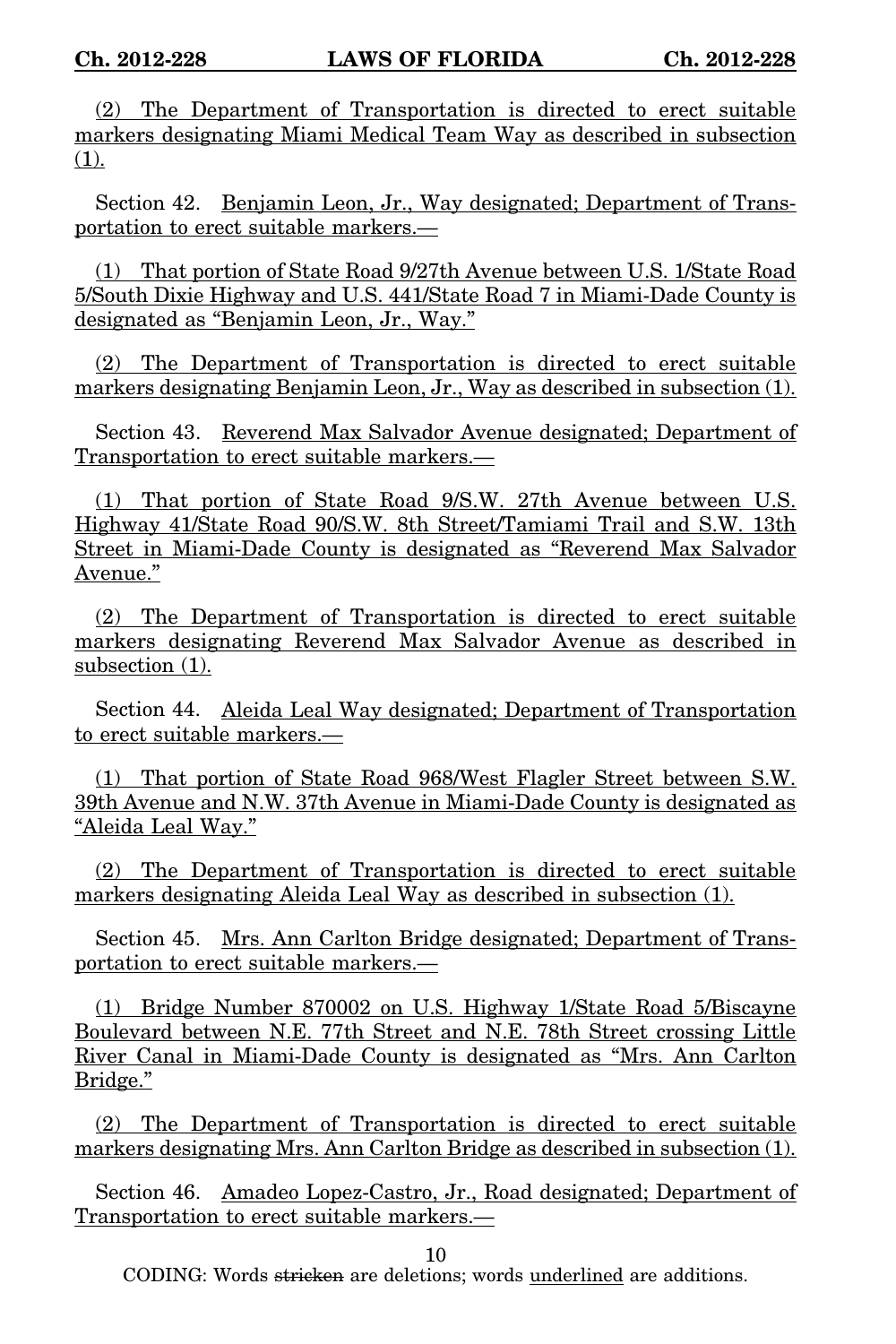(1) That portion of S.W. 57th Avenue/Red Road between S.W. 78th Street and S.W. 88th Street/Kendall Drive in Miami-Dade County is designated as "Amadeo Lopez-Castro, Jr., Road."

(2) The Department of Transportation is directed to erect suitable markers designating Amadeo Lopez-Castro, Jr., Road as described in subsection (1).

Section 47. Pastor Marvin Gochenour Way designated; Department of Transportation to erect suitable markers.—

(1) That portion of Miller Road/S.W. 56th Street between S.W. 120th Avenue and S.W. 117th Avenue in Miami-Dade County is designated as "Pastor Marvin Gochenour Way."

(2) The Department of Transportation is directed to erect suitable markers designating Pastor Marvin Gochenour Way as described in subsection (1).

Section 48. Rev. Jorge Comesanas Way designated; Department of Transportation to erect suitable markers.—

(1) That portion of S.W. 87th Avenue between S.W. 8th Street and S.W. 24th Street in Miami-Dade County is designated as "Rev. Jorge Comesanas Way."

(2) The Department of Transportation is directed to erect suitable markers designating Rev. Jorge Comesanas Way as described in subsection (1).

Section 49. Alfred Lawson, Jr., Highway designated; Department of Transportation to erect suitable markers.—

(1) That portion of U.S. Highway 90/State Road 10/East Jefferson Street between State Road 12/State Road 65/Madison Street and County Road 159 in Gadsden County is designated as "Alfred Lawson, Jr., Highway."

(2) The Department of Transportation is directed to erect suitable markers designating Alfred Lawson, Jr., Highway as described in subsection (1).

Section 50. Deputy Jack A. Romeis Road designated; Department of Transportation to erect suitable markers.—

(1) That portion of State Road 26A in Alachua County between West University Avenue and S.W. 25th Street in Gainesville is designated as "Deputy Jack A. Romeis Road."

(2) The Department of Transportation is directed to erect suitable markers designating Deputy Jack A. Romeis Road as described in subsection (1).

11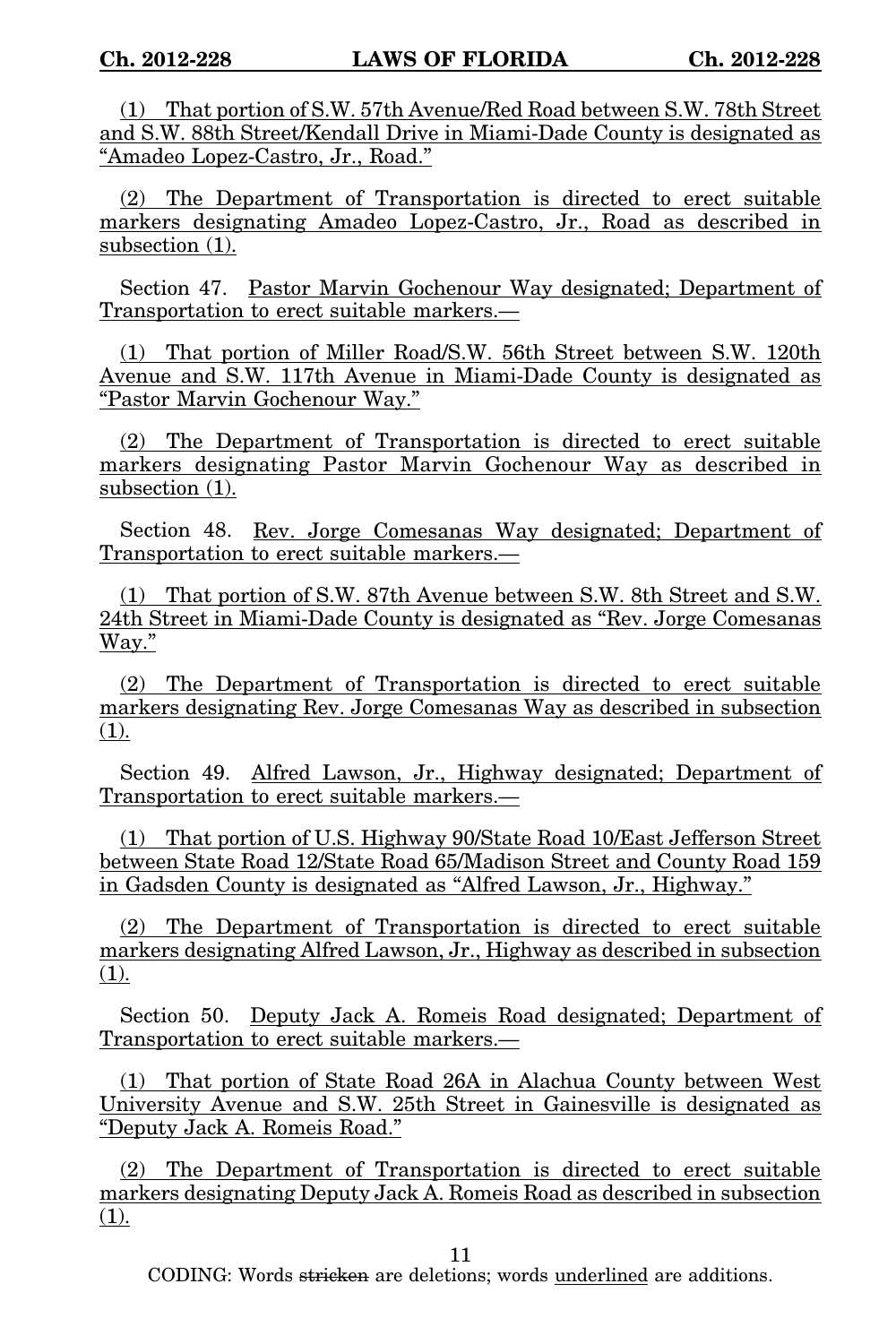Section 51. Creola Rutledge Parkway designated; Department of Transportation to erect suitable markers.—

(1) That portion of E. Cervantes Street/U.S. 90 in Escambia County between N. 6th Avenue and N. Davis Highway in Pensacola is designated as "Creola Rutledge Parkway."

(2) The Department of Transportation is directed to erect suitable markers designating Creola Rutledge Parkway as described in subsection (1).

Section 52. Charles Modica, Sr., Hospitality Way designated; Department of Transportation to erect suitable markers.—

(1) That section of County Road 30A between County Road 283 to County Hwy 395 is designated as "Charles Modica, Sr., Hospitality Way."

(2) The Department of Transportation is directed to erect suitable markers designating Charles Modica, Sr., Hospitality Way as described in subsection  $(1)$ .

Section 53. U.S. Army Sergeant Robert Daniel Sanchez Memorial Highway designated; Department of Transportation to erect suitable markers.

(1) That portion of State Road 513 between Banana River Drive and Eau Gallie Boulevard in Brevard County is designated as "U.S. Army Sergeant Robert Daniel Sanchez Memorial Highway."

(2) The Department of Transportation is directed to erect suitable markers designating U.S. Army Sergeant Robert Daniel Sanchez Memorial Highway as described in subsection (1).

Section 54. U.S. Marine Corps Corporal Dustin Schrage Highway designated; Department of Transportation to erect suitable markers.—

(1) That portion of State Road A1A between Pinetree Drive and Eau Gallie Boulevard in Brevard County is designated as "U.S. Marine Corps Corporal Dustin Schrage Highway."

(2) The Department of Transportation is directed to erect suitable markers designating U.S. Marine Corps Corporal Dustin Schrage Highway as described in subsection (1).

Section 55. Lourdes P. Aguila Street designated; Department of Transportation to erect suitable markers.—

(1) That portion of S.W. 12th Avenue from Coral Way to S.W. 16th Street in Miami-Dade County is designated as "Lourdes P. Aguila Street."

(2) The Department of Transportation is directed to erect suitable markers designating Lourdes P. Aguila Street as described in subsection (1).

12